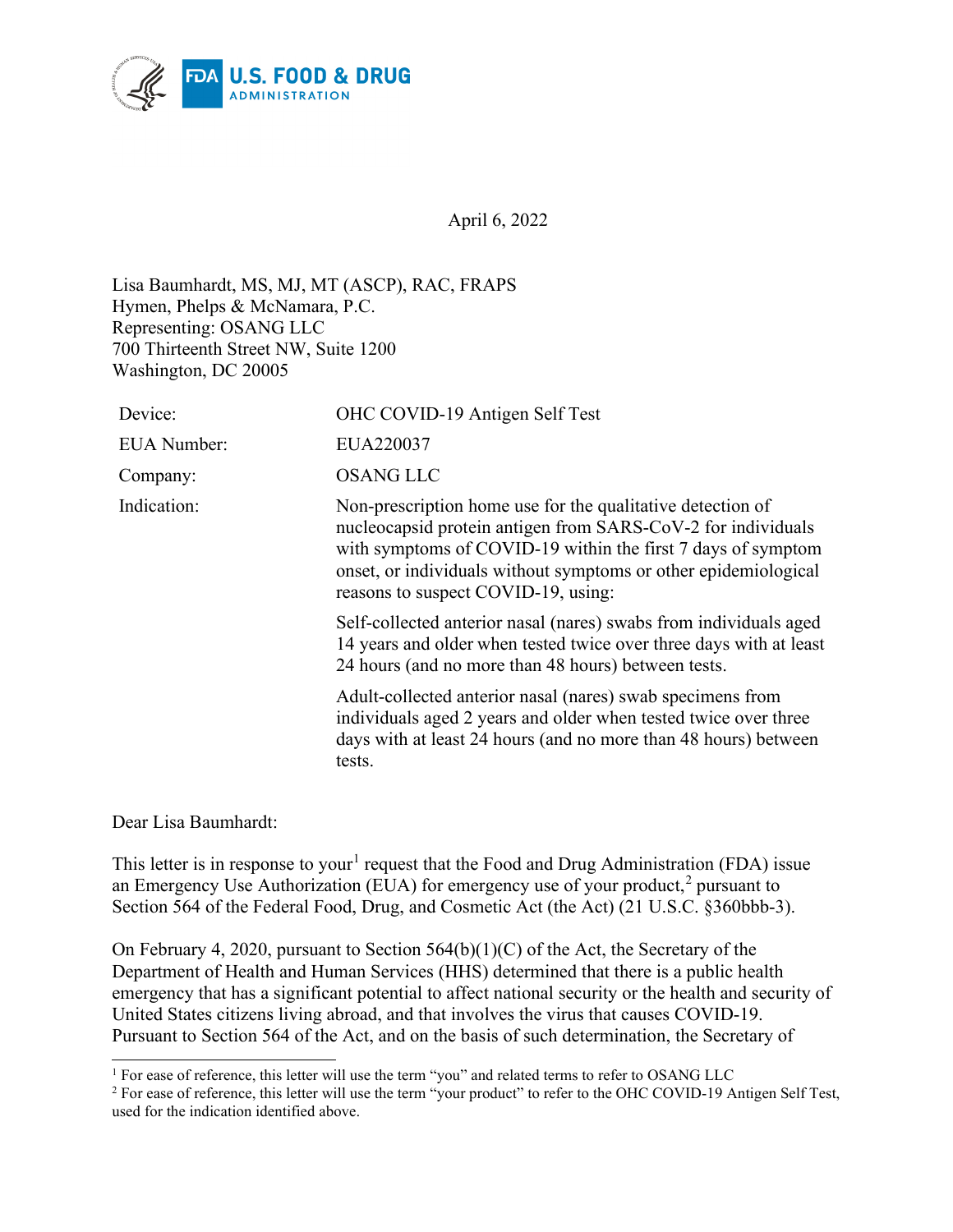HHS then declared that circumstances exist justifying the authorization of emergency use of in vitro diagnostics for detection and/or diagnosis of the virus that causes COVID-19 subject to the terms of any authorization issued under Section 564(a) of the Act.<sup>[3](#page-1-0)</sup>

FDA considered the totality of scientific information available in authorizing the emergency use of your product for the indication above. A summary of the performance information FDA relied upon is included in the "OHC COVID-19 Antigen Self Test OHC COVID-19 Antigen Self Test Healthcare Provider Instructions for Use (IFU)" identified below.

Having concluded that the criteria for issuance of this authorization under Section 564(c) of the Act are met, I am authorizing the emergency use of your product, described in the Scope of Authorization of this letter (Section II), subject to the terms of this authorization.

## **I. Criteria for Issuance of Authorization**

I have concluded that the emergency use of your product meets the criteria for issuance of an authorization under Section 564(c) of the Act, because I have concluded that:

- 1. The SARS-CoV-2 can cause a serious or life-threatening disease or condition, including severe respiratory illness, to humans infected by this virus;
- 2. Based on the totality of scientific evidence available to FDA, it is reasonable to believe that your product may be effective in diagnosing COVID-19, and that the known and potential benefits of your product when used for diagnosing COVID-19, outweigh the known and potential risks of your product; and
- 3. There is no adequate, approved, and available alternative to the emergency use of your product. [4](#page-1-1)

#### **II. Scope of Authorization**

I have concluded, pursuant to Section 564(d)(1) of the Act, that the scope of this authorization is limited to the indication above.

## **Authorized Product Details**

The OHC COVID-19 Antigen Self Test is a lateral flow immunoassay intended for the qualitative detection of nucleocapsid protein antigen from SARS-CoV-2. The test is authorized for non-prescription home use with self-collected anterior nasal (nares) swabs from individuals aged 14 years and older when tested twice over three days with at least 24 hours (and no more than 48 hours) between tests. The test is authorized for individuals aged 14 years and older with symptoms of COVID-19 within the first 7 days of symptom onset, or individuals without symptoms or other epidemiological reasons to suspect COVID-19.

<span id="page-1-0"></span><sup>3</sup> U.S. Department of Health and Human Services, *Determination of a Public Health Emergency and Declaration that Circumstances Exist Justifying Authorizations Pursuant to Section 564(b) of the Federal Food, Drug, and Cosmetic Act, 21 U.S.C.* § *360bbb-3.* 85 FR 7316 (February 7, 2020).<br><sup>4</sup> No other criteria of issuance have been prescribed by regulation under Section 564(c)(4) of the Act.

<span id="page-1-1"></span>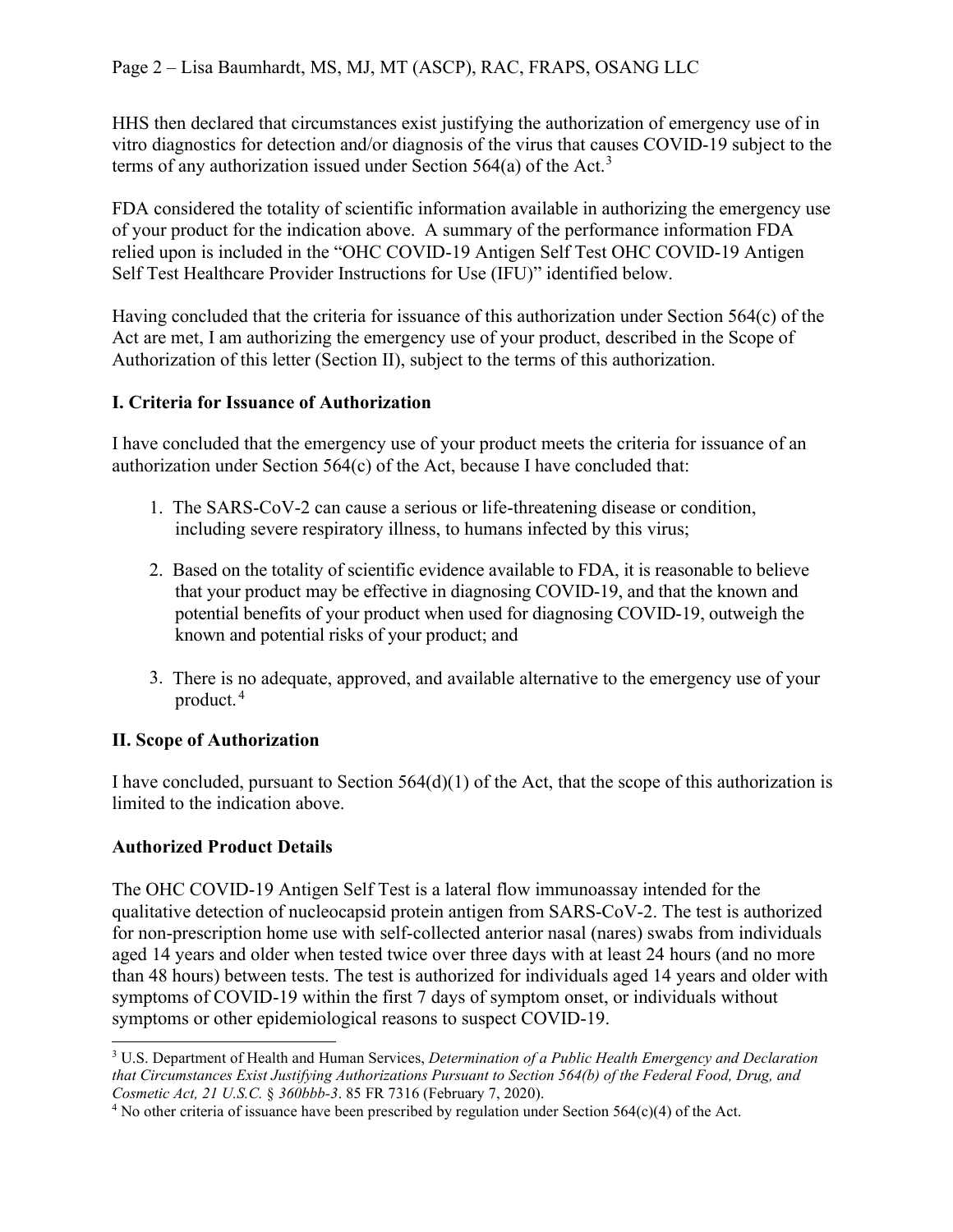This test is also authorized for non-prescription home use with adult-collected anterior nasal (nares) swab specimens from individuals aged 2 years and older when tested twice over three days with at least 24 hours (and no more than 48 hours) between tests. The test is authorized for individuals aged 2 years and older with symptoms of COVID-19 within the first 7 days of symptom onset, or individuals without symptoms or other epidemiological reasons to suspect COVID-19.

The OHC COVID-19 Antigen Self Test does not differentiate between SARS-CoV or SARS-CoV-2 viruses.

Results are for the identification of SARS-CoV-2 nucleocapsid protein antigen. Antigen is generally detectable in anterior nasal (nares) swabs during the acute phase of infection. Positive results indicate the presence of viral antigens, but clinical correlation with patient history and other diagnostic information is necessary to determine infection status. Positive results do not rule out bacterial infection or co-infection with other viruses. The agent detected may not be the definite cause of disease. Individuals who test positive with the OHC COVID-19 Antigen Self Test should self-isolate and seek follow up care with their physician or healthcare provider as additional confirmatory testing with a molecular test for positive results may also be necessary, if there is a low likelihood of COVID-19, such as in individuals without known exposures to COVID-19 or residing in communities with low prevalence of infection.

All negative results should be treated as presumptive and confirmation with a molecular assay may be necessary if there is a high likelihood of SARS-CoV-2 infection, such as in an individual with a close contact with COVID-19 or with suspected exposure to COVID-19 or in communities with high prevalence of infection. Negative results do not rule out SARS-CoV-2 infection and should not be used as the sole basis for treatment or patient management decisions, including infection control decisions. Negative results should be considered in the context of an individual's recent exposures, history, and the presence of clinical signs and symptoms consistent with COVID-19.

Individuals who test negative and continue to experience COVID-like symptoms of fever, cough and/or shortness of breath may still have SARS-CoV-2 infection and should seek follow up care from their healthcare provider.

Individuals should provide all results obtained with this product to their healthcare provider for public health reporting. All healthcare providers will report all test results they receive from individuals who use the authorized product to relevant public health authorities in accordance with local, state, and federal requirements, using appropriate LOINC and SNOMED codes, as defined by the Laboratory In Vitro Diagnostics (LIVD) Test Code Mapping for SARS-CoV-2 Tests provided by the Centers for Disease Control and Prevention.

Your product is performed using anterior nasal (nares) swab samples from individuals aged 2 years or older. When using your product, the individual performing the test must follow the instructions provided in the "OHC COVID-19 Antigen Self Test User Instructions" when collecting the specimen, running the test procedure and interpreting the results.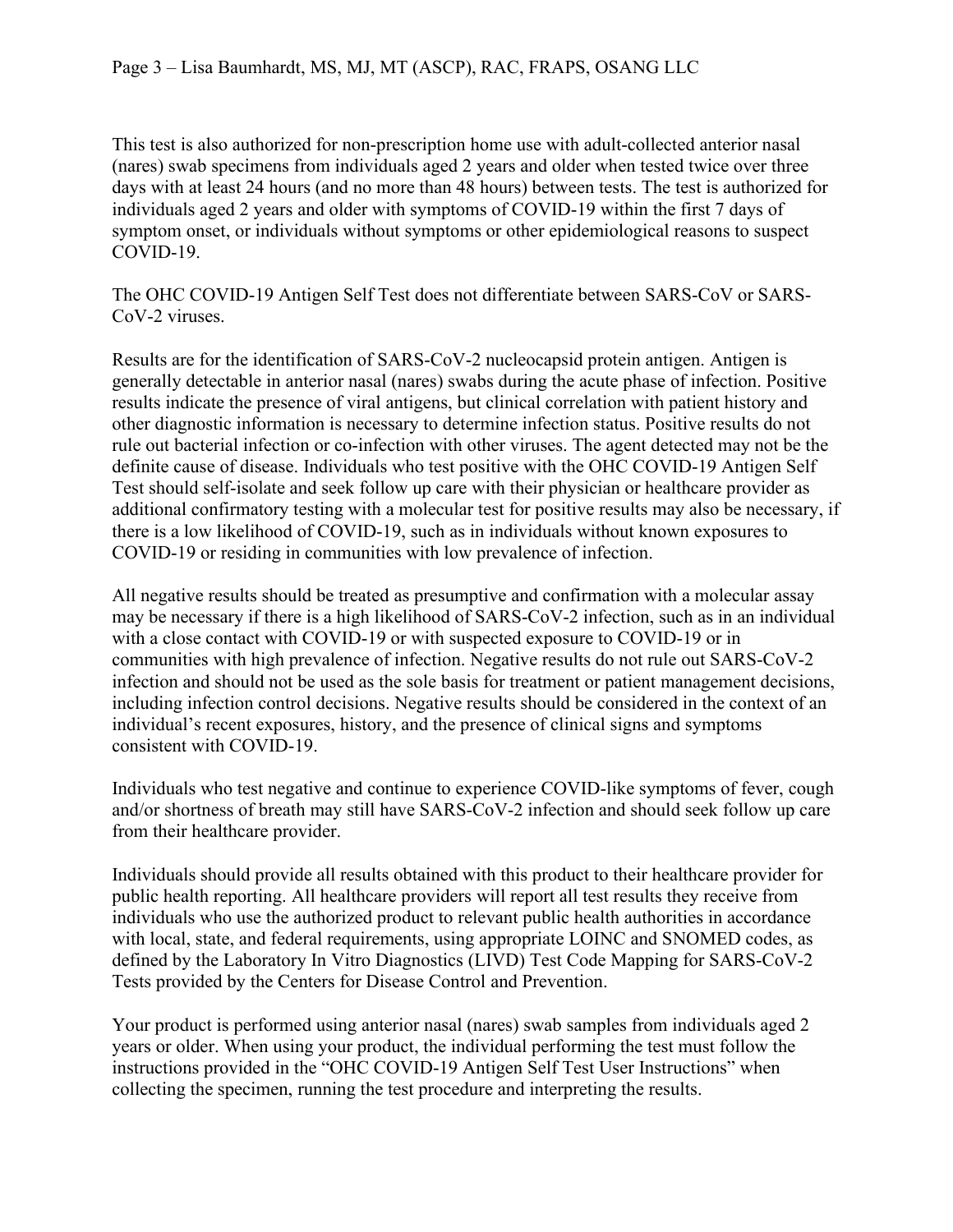#### Page 4 – Lisa Baumhardt, MS, MJ, MT (ASCP), RAC, FRAPS, OSANG LLC

The OHC COVID-19 Antigen Self Test includes the materials, or other authorized materials (as may be requested under Condition L. and M. below), required to collect the anterior nasal (nares) swab sample and perform the test procedure, as described in the "OHC COVID-19 Antigen Self Test User Instructions" and the "OHC COVID-19 Antigen Self Test OHC COVID-19 Antigen Self Test Healthcare Provider Instructions for Use (IFU)."

Your product includes an internal control test line ("C") that must generate the expected result for a test to be considered valid, as outlined in the "OHC COVID-19 Antigen Self Test User Instructions" and the "OHC COVID-19 Antigen Self Test OHC COVID-19 Antigen Self Test Healthcare Provider Instructions for Use (IFU)."

The labeling entitled "OHC COVID-19 Antigen Self Test User Instructions," the "OHC COVID-19 Antigen Self Test OHC COVID-19 Antigen Self Test Healthcare Provider Instructions for Use (IFU)," and the "OHC COVID-19 Antigen Self Test" box labels<sup>[5](#page-3-0)</sup> (available at [https://www.fda.gov/medical-devices/coronavirus-disease-2019-covid-19-emergency-use](https://www.fda.gov/medical-devices/coronavirus-disease-2019-covid-19-emergency-use-authorizations-medical-devices/in-vitro-diagnostics-euas)[authorizations-medical-devices/in-vitro-diagnostics-euas\)](https://www.fda.gov/medical-devices/coronavirus-disease-2019-covid-19-emergency-use-authorizations-medical-devices/in-vitro-diagnostics-euas), and the following fact sheet pertaining to the emergency use, is required to be made available as set forth in the Conditions of Authorization (Section IV), and are collectively referred to as "authorized labeling":

• Fact Sheet for Healthcare Professionals<sup>[6](#page-3-1)</sup>: OSANG LLC - OHC COVID-19 Antigen Self Test

The above described product, when accompanied by the authorized labeling as set forth in the Conditions of Authorization (Section IV) is authorized to be distributed and used under this EUA, despite the fact that it does not meet certain requirements otherwise required by applicable federal law.

I have concluded, pursuant to Section  $564(d)(2)$  of the Act, that it is reasonable to believe that the known and potential benefits of your product, when used consistent with the Scope of Authorization of this letter (Section II), outweigh the known and potential risks of your product.

I have concluded, pursuant to Section  $564(d)(3)$  of the Act, based on the totality of scientific evidence available to FDA, that it is reasonable to believe that your product may be effective in diagnosing COVID-19, when used consistent with the Scope of Authorization of this letter (Section II), pursuant to Section  $564(c)(2)(A)$  of the Act.

FDA has reviewed the scientific information available to FDA, including the information supporting the conclusions described in Section I above, and concludes that your product (as described in the Scope of Authorization of this letter (Section II)) meets the criteria set forth in Section 564(c) of the Act concerning safety and potential effectiveness.

<span id="page-3-1"></span><span id="page-3-0"></span><sup>5</sup> "OHC COVID-19 Antigen Self Test" box labels include boxes for 1, 2, 4, 5 and 25 test kits and "OHC COVID-19 Antigen Self Test" box labels for additional test kits numbers/options as may be requested, and for which you receive appropriate authorization, in accordance with Condition M. below. OHC COVID-19 Antigen Self Test kits numbers/options are described in the "OHC COVID-19 Antigen Self Test User Instructions" and the "OHC COVID-19 Antigen Self Test OHC COVID-19 Antigen Self Test Healthcare Provider Instructions for Use (IFU)." <sup>6</sup> Note that the information typically found in a Fact Sheet for Individuals is contained in the authorized "OHC COVID-19 Antigen Self Test User Instructions" that will be available to end users as set forth in the Conditions of Authorization (Section IV).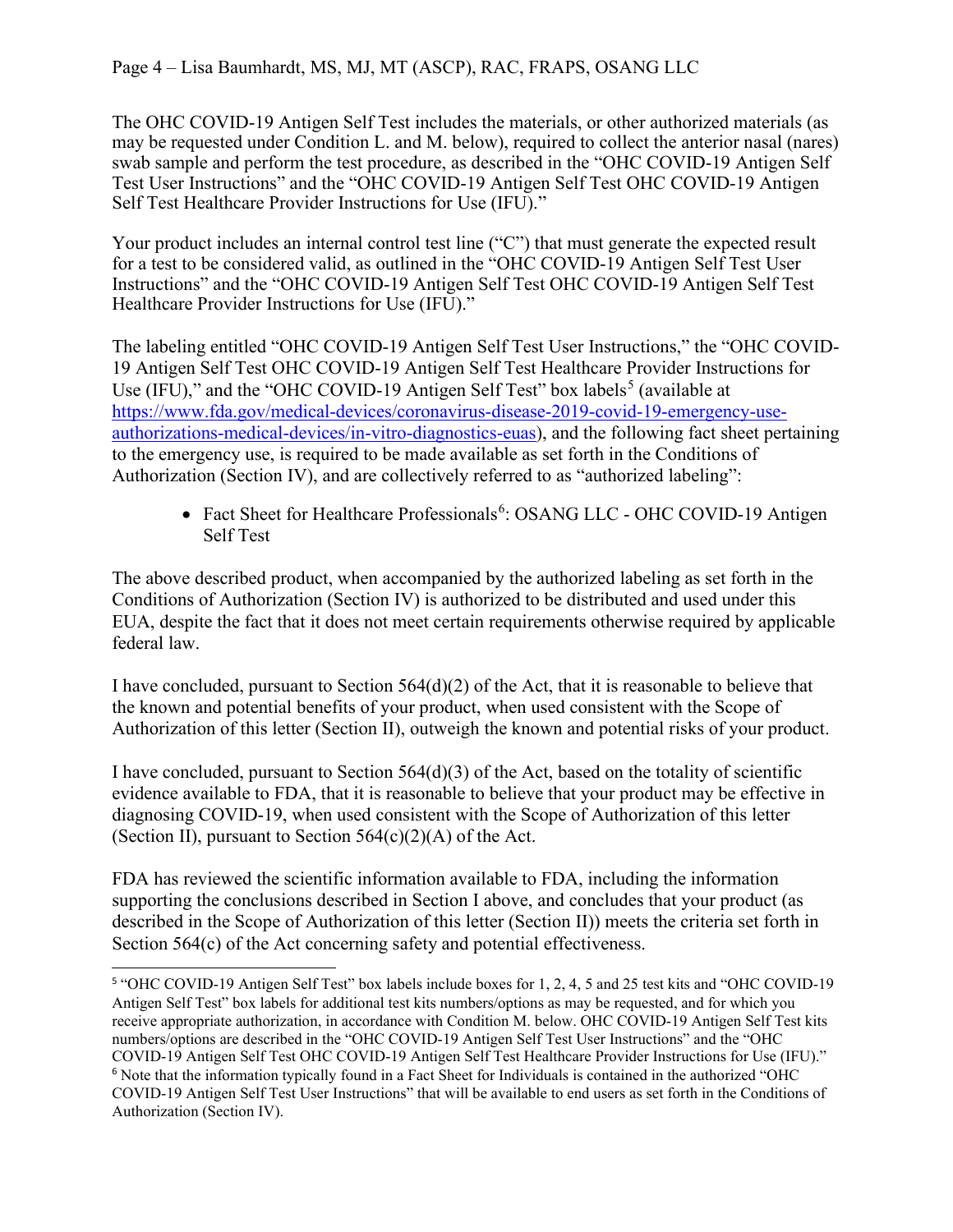The emergency use of your product under this EUA must be consistent with, and may not exceed, the terms of this letter, including the Scope of Authorization (Section II) and the Conditions of Authorization (Section IV). Subject to the terms of this EUA and under the circumstances set forth in the Secretary of HHS's determination under Section 564(b)(1)(C) of the Act described above and the Secretary of HHS's corresponding declaration under Section 564(b)(1) of the Act, your product is authorized for the indication above.

# **III. Waiver of Certain Requirements**

I am waiving the following requirements for your product during the duration of this EUA:

• Current good manufacturing practice requirements, including the quality system requirements under 21 CFR Part 820 with respect to the design, manufacture, packaging, labeling, storage, and distribution of your product, but excluding Subpart H (Acceptance Activities, 21 CFR 820.80 and 21 CFR 820.86), Subpart I (Nonconforming Product, 21 CFR 820.90), and Subpart O (Statistical Techniques, 21 CFR 820.250).

## **IV. Conditions of Authorization**

Pursuant to Section  $564(e)$  of the Act, I am establishing the following conditions on this authorization:

## **OSANG LLC (You) and Authorized Distributor(s)[7](#page-4-0)**

- A. Your product must comply with the following labeling requirements: the intended use statement in 21 CFR 809.10(a)(2), (b)(2); adequate directions for use in 21 U.S.C.  $352(f)$ and 21 CFR 809.10(b)(5), (7), and (8); appropriate limitations on the use of the device including information required under 21 CFR 809.10(a)(4); and any available information regarding performance of the device, including requirements under 21 CFR 809.10(b)(12).
- B. You and authorized distributor(s) must make available the "OHC COVID-19 Antigen Self Test User Instructions" for your product in the shipped kit using the applicable "OHC COVID-19 Antigen Self Test" box label (see Footnote 5) and electronically on your website(s).
- C. You and authorized distributor(s) must maintain records of customer complaint files and report to FDA any significant complaints about usability or deviations from the established performance characteristics of which you and authorized distributor(s) become aware.
- D. You and authorized distributor(s) must inform relevant public health authorities of this

<span id="page-4-0"></span><sup>&</sup>lt;sup>7</sup> "Authorized Distributor(s)" are identified by you, OSANG LLC, in your EUA submission as an entity allowed to distribute the OHC COVID-19 Antigen Self Test.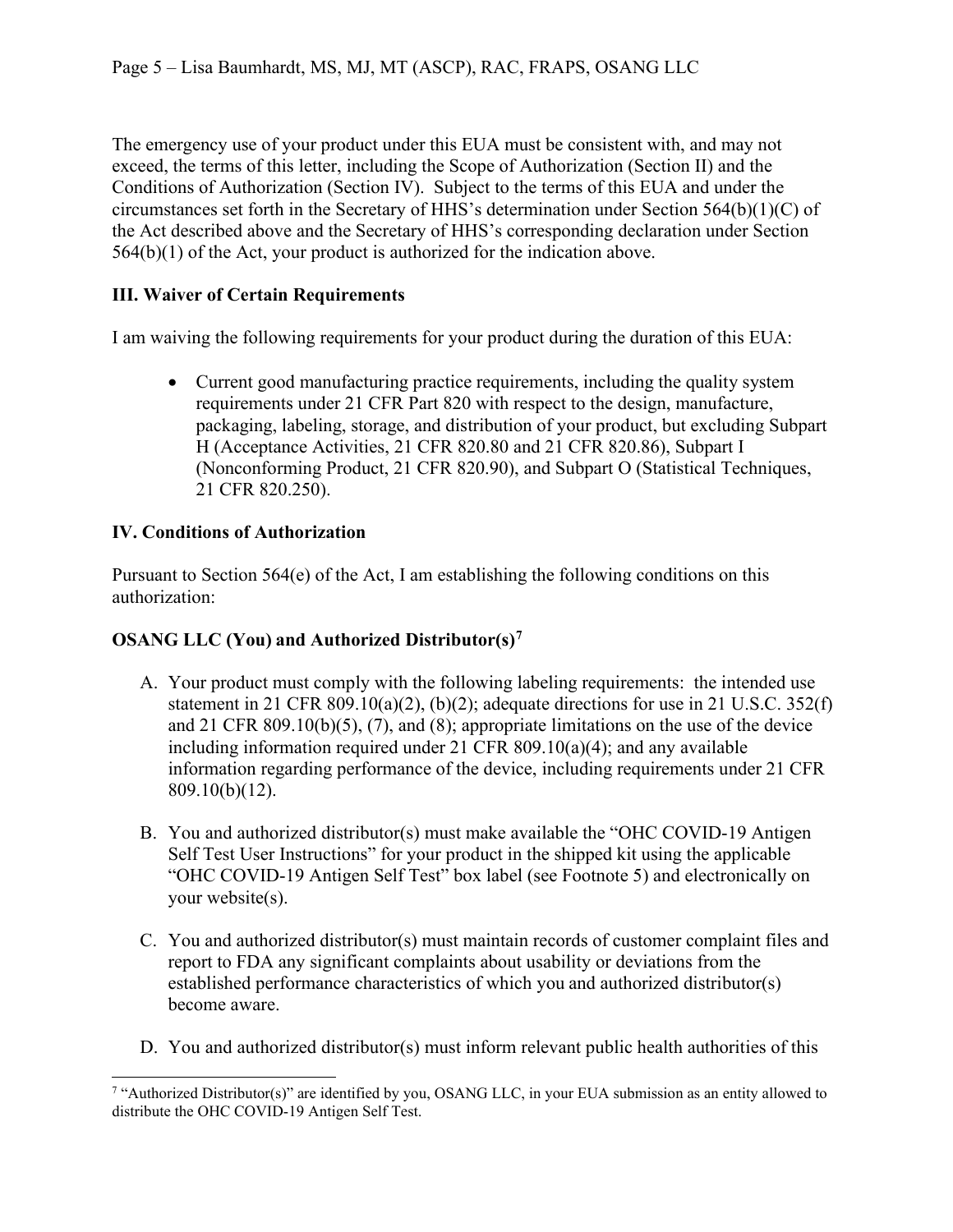EUA, including the terms and conditions herein, and any updates made to your product and/or the authorized labeling.

- E. Through a process of inventory control, you and authorized distributor(s) must maintain records of the locations (e.g., pharmacies, doctor's offices, etc.) to which your product is distributed and the number of tests distributed to each location.
- F. You and authorized distributor(s) must collect information on the performance of your product and have a process in place to track adverse events, including any occurrence of false positive or false negative results and significant deviations from the established performance characteristics of the product of which you become aware and report any such events to FDA in accordance with 21 CFR Part 803. Serious adverse events, especially unexpected biosafety concerns, should immediately be reported to the Division of Microbiology (DMD)/Office of Health Technology 7 (OHT7)-Office of In Vitro Diagnostics and Radiological Health (OIR)/Office of Product Evaluation and Quality (OPEQ)/Center for Devices and Radiological Health (CDRH) (via email: [CDRH-EUAReporting@fda.hhs.gov\)](mailto:CDRH-EUAReporting@fda.hhs.gov).
- G. You and authorized distributor(s) are authorized to make available additional information relating to the emergency use of your product that is consistent with, and does not exceed, the terms of this letter of authorization.
- H. You and authorized distributor(s) using your product must ensure that any records associated with this EUA are maintained until otherwise notified by FDA. Such records will be made available to FDA for inspection upon request.

# **OSANG LLC (You)**

- I. You must notify FDA of any authorized distributor(s) of your product, including the name, address, and phone number of any authorized distributor(s).
- J. You must provide authorized distributor(s) with a copy of this EUA and communicate to authorized distributor(s) any subsequent revisions that might be made to this EUA and its authorized accompanying materials, including the authorized labeling.
- K. You must make the authorized "OHC COVID-19 Antigen Self Test OHC COVID-19 Antigen Self Test Healthcare Provider Instructions for Use (IFU)" and the Fact Sheet for Healthcare Professionals electronically available on your website. Additionally, you must provide the opportunity to request a copy of the "OHC COVID-19 Antigen Self Test OHC COVID-19 Antigen Self Test Healthcare Provider Instructions for Use (IFU)" and Fact Sheet for Healthcare Professionals in paper form, and after such request, promptly provide the requested labeling at no additional cost.
- L. You may request changes to this EUA for your product, including to the Scope of Authorization (Section II in this letter) or to the authorized labeling, including requests to make available additional authorized labeling specific to an authorized distributor. Such additional labeling may use another name for the product but otherwise must be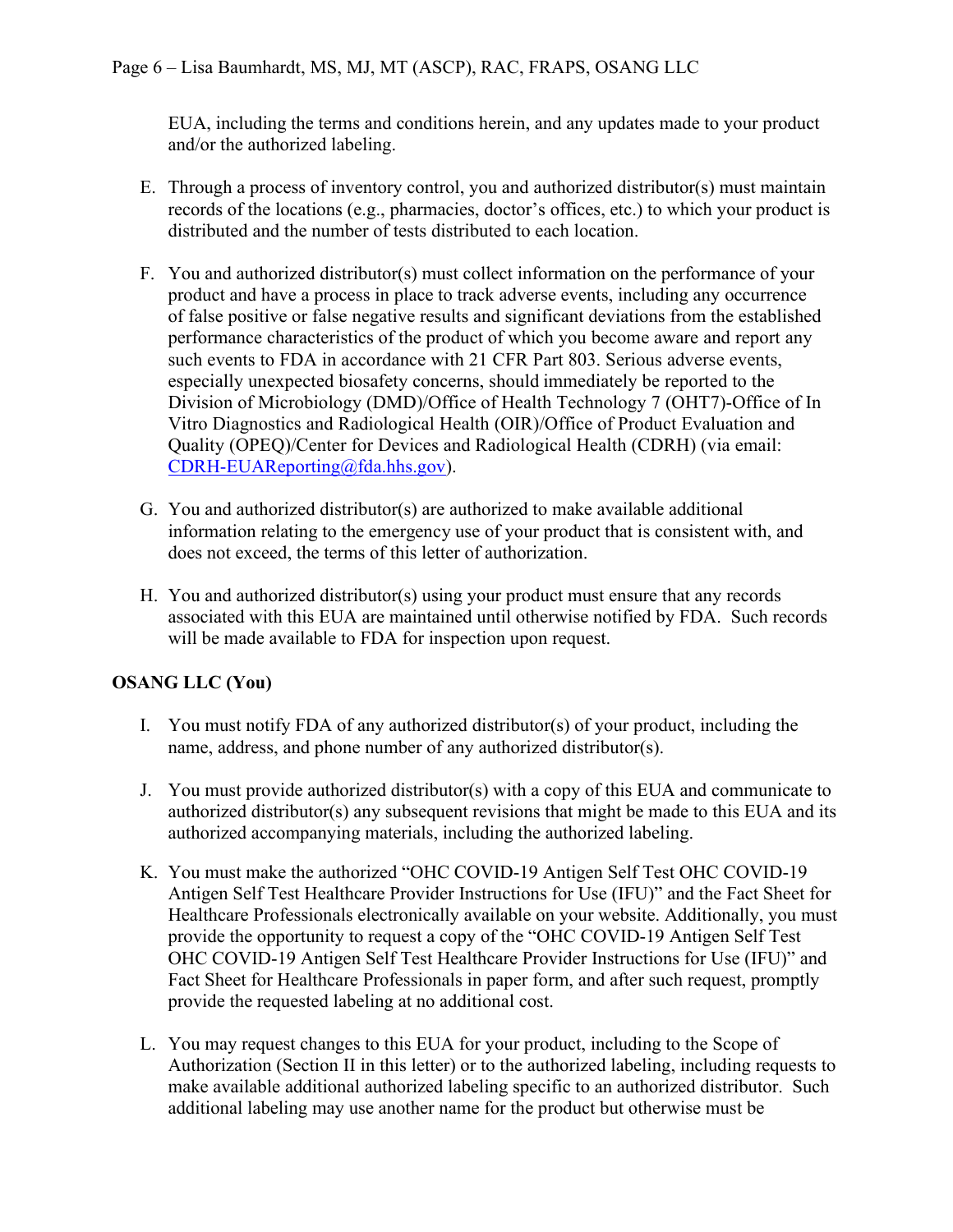consistent with the authorized labeling and shall not exceed the terms of authorization of this letter. Any request for changes to this EUA should be submitted to DMD/OHT7- OIR/OPEQ/CDRH and require appropriate authorization from FDA prior to implementation.

- M. You may request new box labels to allow additional test kits numbers/options for your product. Such additional labeling requests to this EUA should be submitted to and require concurrence of DMD/OHT7-OIR/OPEQ/CDRH prior to implementation.
- N. You must comply with the following requirements pursuant to FDA regulations: 21 CFR 820 Subpart H (Acceptance Activities, 21 CFR 820.80 and 21 CFR 820.86), Subpart I (Nonconforming Product, 21 CFR 820.90), and Subpart O (Statistical Techniques, 21 CFR 820.250).
- O. You must have lot release procedures and the lot release procedures, including the study design and statistical power, must ensure that the product released for distribution meets the clinical and analytical performance claimed in the authorized labeling.
- P. If requested by FDA, you must submit your lot release procedures to FDA, including sampling protocols, testing protocols, and acceptance criteria, that you use to release lots of your product for distribution in the U.S. If such lot release procedures are requested by FDA, you must provide them within 48 hours of the request.
- Q. You must evaluate the analytical limit of detection and assess traceability<sup>[8](#page-6-0)</sup> of your product with any FDA-recommended reference material(s). After submission to and concurrence with the data by FDA, you will update your labeling to reflect the additional testing. Such labeling updates will be made in consultation with, and require concurrence of, DMD/OHT7-OIR/OPEQ/CDRH.
- R. You must further evaluate the clinical performance of your product to support the serial testing claim in an FDA agreed upon post authorization clinical evaluation study within 6 months of the date of this letter (unless otherwise agreed to with DMD/OHT7- OIR/OPEQ/CDRH). After submission to and concurrence with the data by FDA, you must update the authorized labeling to reflect the additional testing. Such labeling updates will be made in consultation with, and require concurrence of, DMD/OHT7- OIR/OPEQ/CDRH.
- S. You must develop a mobile phone application or website to further facilitate results reporting by the individual using your product and submit to FDA such application or website within 6 months of the date of this letter (unless otherwise agreed to with DMD/OHT7-OIR/OPEQ/CDRH). After submission of the mobile phone application or website to, and review of and concurrence with the developed mobile phone application or website by FDA, you must update the authorized labeling. Such labeling updates will be made in consultation with, and require concurrence of, FDA.

<span id="page-6-0"></span><sup>8</sup> Traceability refers to tracing analytical sensitivity/reactivity back to an FDA-recommended reference material.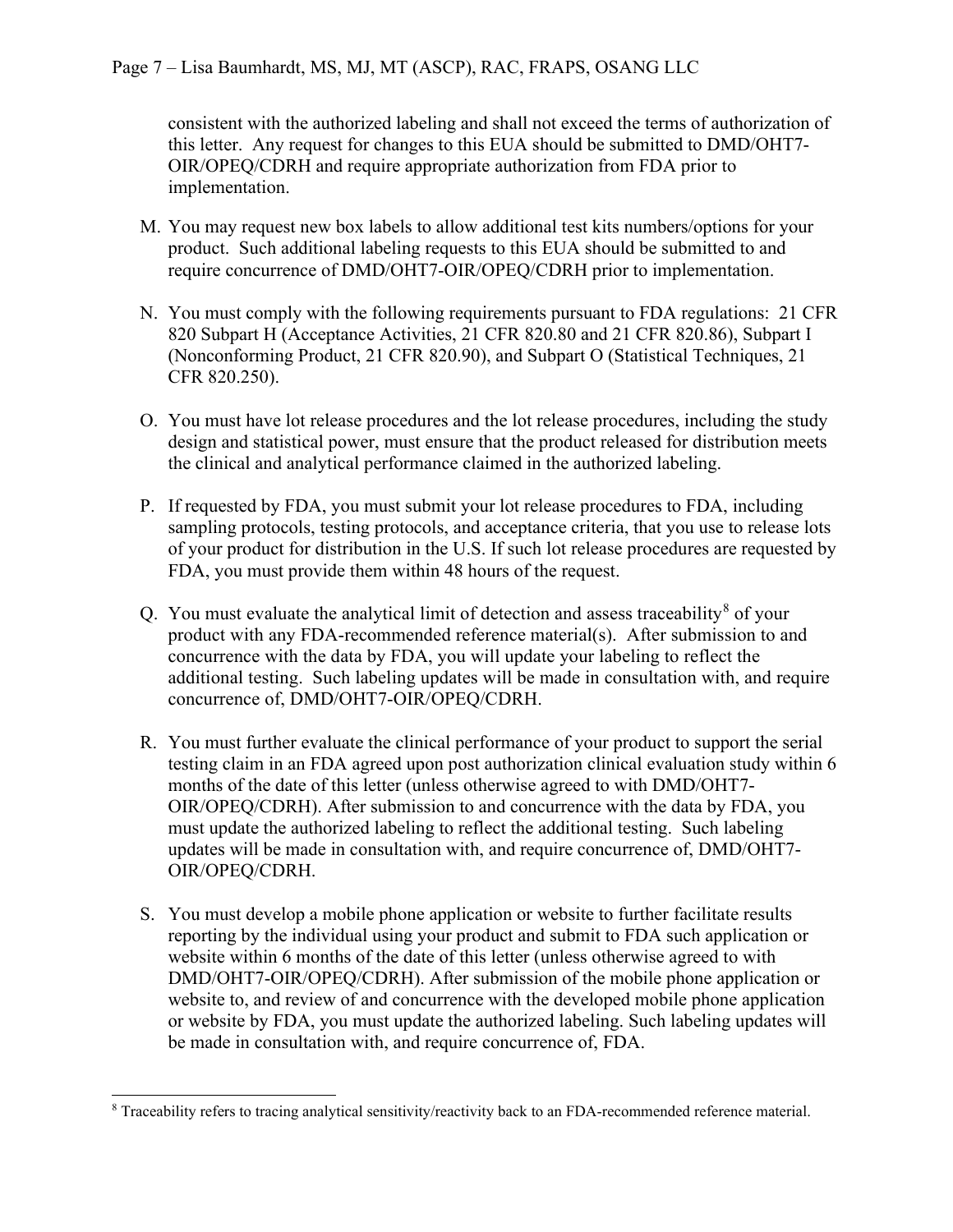- T. You must submit to FDA a summary report within 90 calendar days of product launch summarizing the results of any testing performed using your product during that timeframe, including how many products were distributed, the positivity rate for specimens tested with your product, and how many individuals reported results to their healthcare provider as encouraged by the "OHC COVID-19 Antigen Self Test User Instructions," along with any proposed corrective action, as necessary.
- U. You must complete the agreed upon real-time stability study for your product and notify DMD/OHT7-OIR/OPEQ/CDRH of the testing results as they become available until completion of the study. After submission of the study data, and review and concurrence with the data by FDA, you must update your product labeling to reflect the additional testing if requested by FDA. Such labeling updates must be made in consultation with, and require concurrence of, DMD/OHT7- OIR/OPEQ/CDRH.
- V. You must submit your product for any FDA-recommended independent evaluation to confirm the performance characteristics of your product, if requested by FDA. After submission to and concurrence with the data by FDA, you will update your labeling to reflect the additional testing. Such labeling updates will be made in consultation with, and require concurrence of, DMD/OHT7-OIR/OPEQ/CDRH.
- W. You must evaluate the impact of SARS-CoV-2 viral mutations on your product's performance. Such evaluations must occur on an ongoing basis and must include any additional data analysis that is requested by FDA in response to any performance concerns you or FDA identify during routine evaluation. Additionally, if requested by FDA, you must submit records of these evaluations for FDA review within 48 hours of the request. If your evaluation identifies viral mutations that affect the stated expected performance of your device, you must notify FDA immediately (via email: [CDRH-](mailto:CDRH-EUA-Reporting@fda.hhs.gov)[EUA-Reporting@fda.hhs.gov\)](mailto:CDRH-EUA-Reporting@fda.hhs.gov).
- X. If requested by FDA, you must update your labeling within 7 calendar days to include any additional labeling risk mitigations identified by FDA, such as those related to the impact of viral mutations on test performance. Such updates will be made in consultation with, and require concurrence of, DMD/OHT7-OIR/OPEQ/CDRH.

#### **Conditions Related to Printed Materials, Advertising and Promotion**

- Y. All descriptive printed matter, advertising and promotional materials relating to the use of your product shall be consistent with the authorized labeling, as well as the terms set forth in this EUA and meet the requirements set forth in section  $502(a)$ ,  $(q)(1)$ , and  $(r)$  of the Act, as applicable, and FDA implementing regulations.
- Z. No descriptive printed matter, advertising or promotionalmaterials relating to the use of your product may represent or suggest that this test is safe or effective for the detection of SARS-CoV-2.
- AA. All descriptive printed matter, advertising and promotional materials relating to the use of your product shall clearly and conspicuously state that: